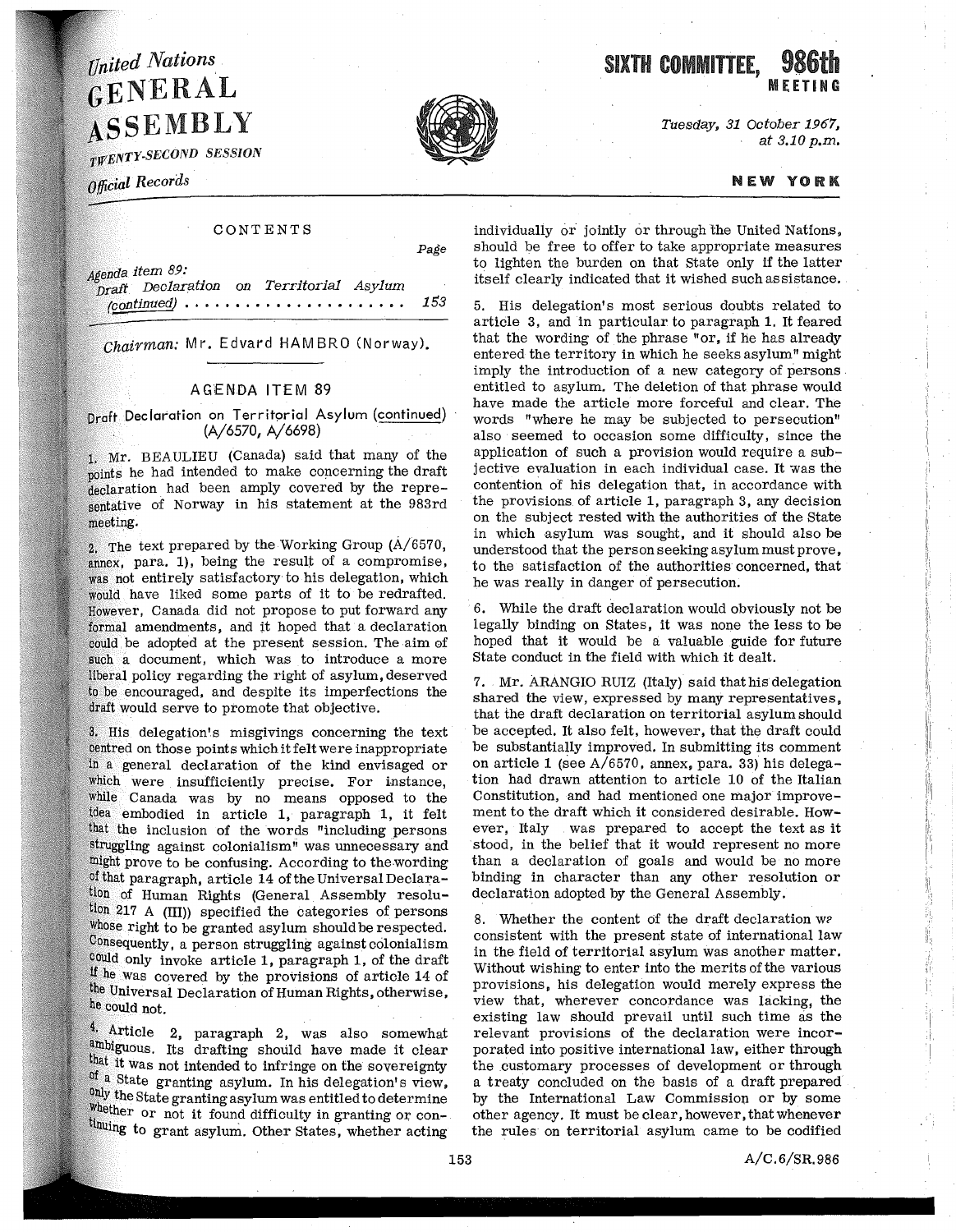. by the appropriate body, the existence of the declaration should not in any way diminish the scope or depth of the work to be undertaken. In the meantime, the declaration could well serve the humanitarian purposes for which it was intended.

9. Mr. SECARIN (Romania) commended the Chairman and members of the Working Group on the excellent work they had accomplished. The adoption by the United Nations of a declaration on the right of asyluman international instrument designed to guide State practice in a humanitarian field, thereby promoting international co-operation-was very important to his delegation, which derived its position from the principles underlying liis country's policy, as enunciated in the Romanian Constitution. Under that basic law, Romania granted asylum to nationals of other States who suffered persecution because of their activities in defending workers' interests or participating in the struggle for national liberation or world peace. Under article 63 of the Constitution, the granting of asylum was a function of the Council of State, the highest organ of State power.

10. The provisions of article 1 of the draft declaration were in keeping both with international law and State practice and with the realities of contemporary international life, in which a major concern was the total elimination of the remaining vestiges of colonialism and the prompt implementation of the Declaration on the granting of independence to colonial countries and peoples, (General Assembly resolution 1514 (XV)), Accordingly, the granting of asylum to persons threatened with persecution as a result of anticolonialist activities was fully justified. The draft Declaration quite rightly provided that asylum should not be granted to any person with respect to whom there were serious reasons for considering that he had committed a crime against peace, a war crime, or a crime. against humanity. According to the draft declaration, the grant of asylum constituted an act of sovereignty and, as such, must be respected by all States and should not be considered an unfriendly act. That was fully in accord with the principles of the sovereignty and equality of States. The authors of the draft had been careful to ensure respect for those principles by providing a definition of the grant of asylum and incorporating the principle that States had the prerogative of evaluating the grounds for the grant of asylum. The draft also demarcated the sphere of international competence in respect of persons receiving asylum in accordance with article 14 of the Universal Declaration of Human Rights.

11. Those were the main reasons why his delegation found the draft acceptable as it stood, although on minor points of drafting the text could no doubt be improved. For example, the insertion of the word "international" before the phrase "instruments dealing with asylum and the status of refugees and stateless persons" in the last preambular paragraph would make for greater clarity and precision. With regard to article 2, paragraph 2, his delegation thought it only logical, since a State had the sovereign right to decide ·whether it was able to grant asylum, that international assistance should be provided only at the request of the State concerned. Indeed, the very notion of international solidarity implied such an

approach, which should therefore be explicitly  $_{\text{laid}}$  down in the text.<br>12. His delegation hoped that the Committee would be

12. His delegation  $m_{\text{F}}$  as the current session, to recommend the adoption by the Assembly of an instrument of substance. dedicated to the maintenance of international  $_{\text{peace}}$ and security and the promotion of the  $Purposes$  and Principles of the United Nations Charter.

13. Mr. RICCHERI (Argentina) observed that  $\text{asylum}$ was one of the noblest institutions in the history of man's struggle to uphold his ideals. From the earliest days of their independence, the Latin American nations had been most active in the defence  $_{\text{and}}$ promotion of that institution, as was evidenced by the many treaties, conventions and other instruments they had adopted among themselves. His delegation welcomed the preparation of a draft declaration on<br>the institution of asylum which might serve as  $_{an}$ antecedent to its incorporation into the positive norms of international law.

14. On the whole, Argentina found the text prepared by the Working Group acceptable, although some of its articles might be improved. Article 3, for example, should contain a provision making it perfectly clear that the State granting asylum was entitled to direct the person seeking asylum to whichever part of its territory it deemed most appropriate and to require him to refrain from acts that might damage good relations between the State granting asylum and his State of origin. In other words, the person seeking asylum should not have the same legal status as other aliens residing in the country of asylum, unless its Government wished to grant him such status. Article 4 could be deleted without adversely affecting the Declaration, since there were no international activities of the kind prohibited by that article.

15. It should be borne in mind, however, that the purpose of the Sixth Committee was not to draw up a legally binding instrument on territorial asylum, but simply to lay down a set of broad humanitarian principles to guide future State practice. The codification of internationally valid norms would be a task for the International Law Commission. Accordingly, and as an earnest of its desire to contribute to progress in the field under consideration, his delegation would support any draft resolution calling for the formal adoption, at the current session, of a declaration of principles on the institution of territorial asylum. As a State that had been generous in granting asylum, Argentina sincerely hoped that the Assembly would adopt a document that would extend to the entire world the benefits of so useful and humanitarian an institution.

16. Mr. SUCHARITKUL (Thailand) said that, in the light of the comments made in the general debate at the twenty-first session and the written comments and amendments submitted so far, his delegation saw no objection to the adoption by the General Assembly of the draft declaration on territorial asylum prepared by the Working Group. As the Chairman of the  $G_{\text{row}}$ had explained, the text represented a  $compromise$ and was therefore by no means perfect. His delegation was prepared to give the draft declaration its general support, but would like to make clear its position regarding certain points.

.I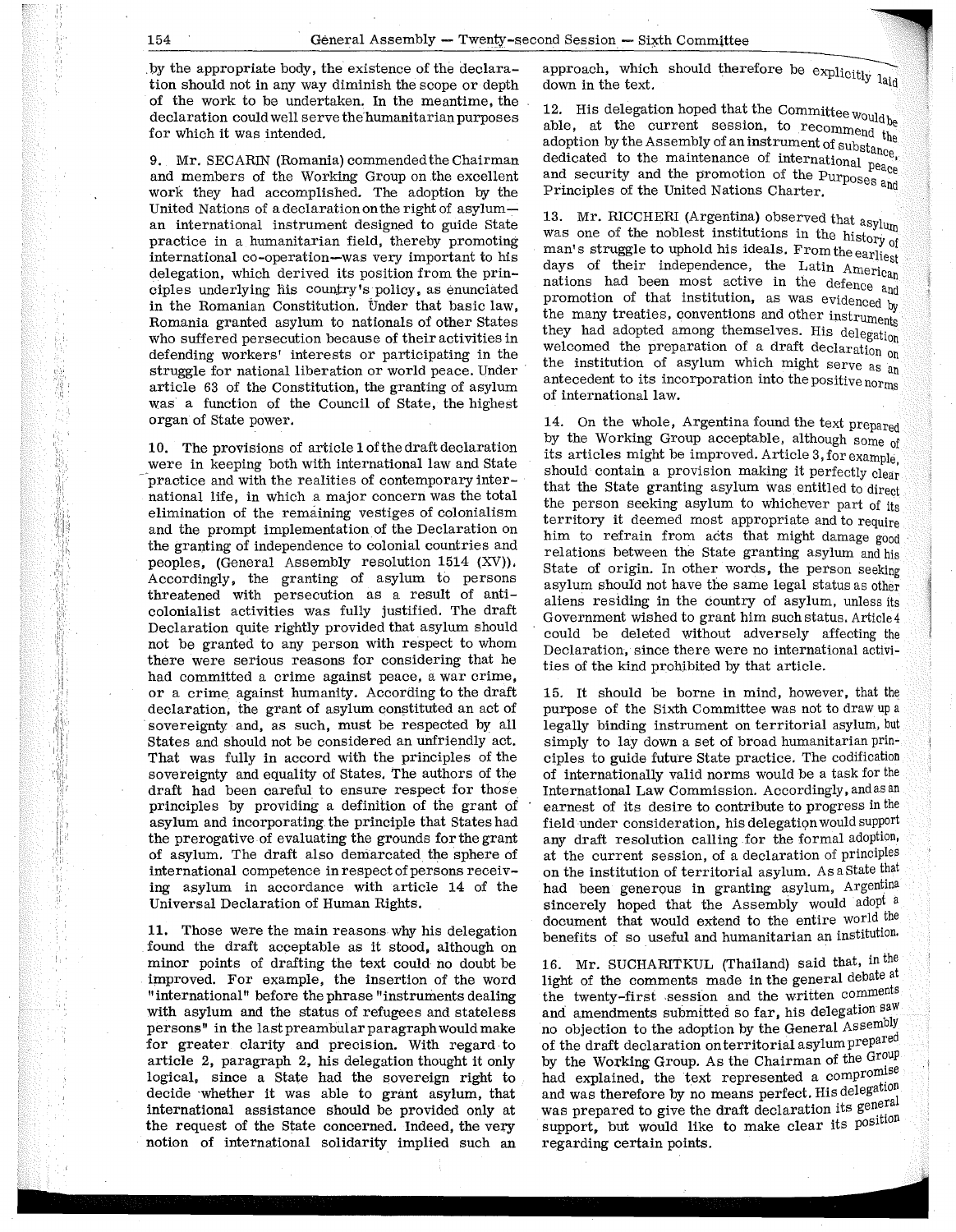17. The concept of territorial asylum arose out of the principle of territoriality, which was an acknowlprovide principle of contemporary international law.  $t^{\text{cusp}}$   $\mathbf{r}$ , the term "right of asylum", whether it to territorial asylum or diplomatic asylum, resorting two distinct aspects. Firstly, according the terms of article 1, paragraph 1, of the draft declaration, a State might grant or refuse asylum to neutralis in the exercise of its sovereignty, and a right to grant or refuse asylum entailed obligations on all other States to respect the asylum, whether territorial or diplomatic, was granted. As stated in article 1, paragraph 3, was for the State granting asylum to evalute the grounds for doing so. The second aspect of asylum, which was based not on legal but on humanitarian grounds, was the right of every individual, in ac- $_{\rm cordance}^{\circ}$  with article 14 of the Universal Declaration of Human Rights, to seek and to enjoy in other countries asylum from persecution. Persons entitled to invoke article 14 did not have the right to insist on the granting of asylum but were, nevertheless, protected against such measures as rejection at the frontier or, if they had already entered the territory where sought asylum, expulsion or compulsory return any State where they might be subjected to persecution.

18. Once territorial asylum had been granted to an individual, there arose a whole series of reciprocal rights and obligations between the State granting and the individual enjoying asylum. Thailand had on many occasions granted territorial asylum on humanitarian grounds and had sometimes experienced practical difficulties in granting or continuing to grant asylum. delegation therefore welcomed the provision of article 2, paragraph 2, which sought to lighten the burden of States granting asylum.

In the interest of good-neighbourliness and regional co-operation, Thailand had taken the necessary measures to prevent persons enjoying asylum Thailand from engaging in activities inimical to Government of their State of origin. That went beyond the provisions of article 4 of the draft, which implied an obligation to withhold permission encouragement. His delegation considered that persons granted asylum should also respect certain obligations. They should refrain from engaging in activities contrary to the purposes and principles of United Nations, as stated in article 4, and they should also be obliged to respect the laws of the State granting asylum and to refrain from any act which might prejudice friendly relations between that State and its neighbours, including sabotage, espionage and subversive activities.

20. Subject to those reservations, his delegation vote in favour of the adoption of the draft declaration as a whole.

21. Mr. JOEI (China) said his delegation hoped that the draft declaration on territorial asylum would be adopted by the General Assembly as soon as possible. As he had stated at the twenty-first session (923rd meeting), the question of territorial asylum was a matter of life and death for the millions of people who were forced to live under the tyranny of totalitarian régimes.

22. After careful study of the text prepared by the Working Group, his delegation was of the opinion that it seemed to represent a well-balanced consensus of the members of the Committee and that Governments should have little difficulty in giving it their general approval. His Government believed that the draft declaration on territorial asylum, if adopted by the Assembly, would have laid down an important rule of conduct of a humanitarian nature for all Governments, even though it did not impose any obligation of a legal nature. It would strengthen the institution of territorial asylum and would greatly facilitate the work of the United Nations High Commissioner for Refugees.

23. He wished to emphasize his Government's understanding that the basic principle of no expulsion and no compulsory return stated in article 3, paragraph 1, was subject to exception only for overriding reasons of national security or in order to safeguard the population, as stated in paragraph 2 of the same article, and that even that exception was subject to the consideration of providing an opportunity for the persons seeking territorial asylum to go to another country.

24. In view of the fact that an item on the right of asylum had been on the agenda of the General Assembly since 1960 and that a fairly thorough examination of the subject had been carried out during the past years. his delegation was very hopeful that consideration of that question would be brought to a successful conclusion during the present session of the Assembly.

25. Mr. YASSEEN (Iraq) said that, in principle, his delegation supported the draft declaration on territorial asylum produced by the Working Group. Nevertheless, he thought that it would be useful to present Iraq's views on certain points. ·

26. The draft declaration, when adopted, would not have the force of an international convention, and would therefore not affect existing conventions. The statement of that fact in the fifth preambular paragraph was sufficient, and a separate article to that effect was not necessary. Nevertheless, it should be borne in mind that the declaration might be the startingpoint for the development of customs which could affect existing conventions.

27. The draft declaration seemed to be a wellbalanced statement of all the relevant principles. In particular, his delegation welcomed the reference in article 1, paragraph 1, to persons struggling against colonialism. For the sake of compromise, it had abstained from submitting amendments to the text; otherwise, it would have suggested the insertionofthe words "and in particular" before the words "persons struggling against colonialism", because such persons were serving the international community and should therefore be more favoured than those who merely disagreed with a particular political system.

2 8. The statement of the principle of non-refoulement in article 3 was one of the most important provisions in the draft declaration. Article 3 recognized that, while a State should not be obliged to accept a mass influx of refugees, it should, on humanitarian grounds, seek every means to avoid returning them to the State from which they were fleeing.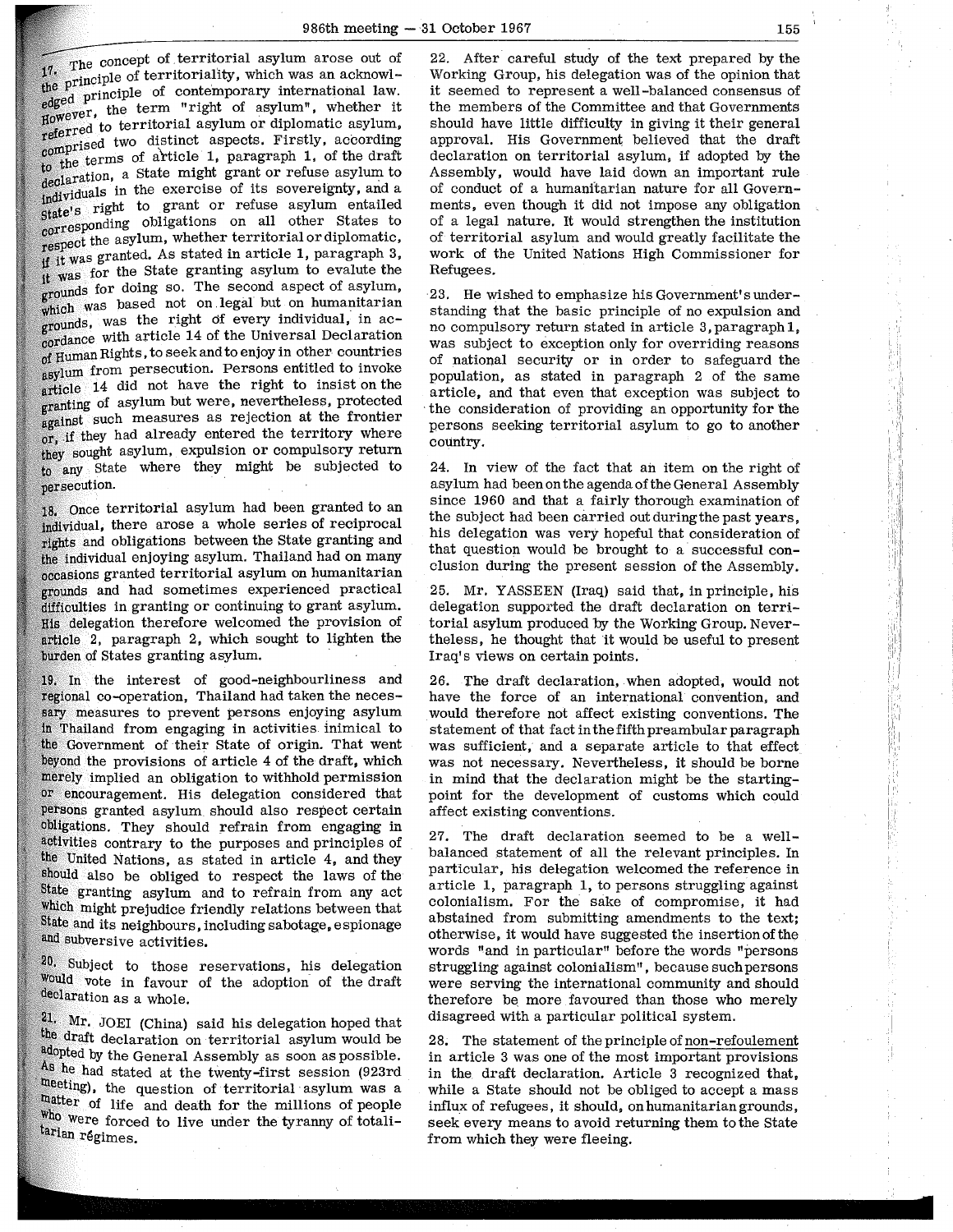I:

29. Article 4 was very well drafted. Its provisions were modest but indispensable. Persons enjoying asylum should not necessarily be obliged to respect the regime of the State granting it, but they should not be permitted to engage in activities contrary to the purposes and principles of the United Nations.

30. It was not possible at present to go beyond the provisions of the text before the Committee, which nevertheless constituted a necessary safeguard and a minimum statement of the principles which the international community should uphold in the matter of asylum.

31. Mr. OSIECKI (Poland) said that his delegation welcomed the draft. declaration on territorial asylum prepared by the Working Group, whose report it had studied with great interest. The right of territorial asylum played a very important role in the contemporary world. Its humanitarian character was universally recognized, as was its necessity. His delegation considered that the draft declaration was a satisfactory development of the principle stated in article 14 of the Universal Declaration of Human Rights and should greatly facilitate the practical application of that principle. The text before the Committee was the result of a compromise and could not, therefore, be entirely satisfactory to any delegation. Since it did not seem desirable to reopen the discussion on the controversial parts of the text, he would confine himself to a few general observations.

32. In his delegation's view, the draft declaration could not change the character of the institution of territorial asylum, as already established in international practice and international law. Traditionally, the granting of asylum was based on a decision made by a State in exercise of its sovereignty. In the present text, that principle was not always stated as clearly as it should be. He cited in that connexion article 1, paragraph 2, and especially article 2, paragraph 2, which was neither clear nor necessary. The third preambular paragraph was also unnecessary, since article 13, paragraph 2, of the Universal Declaration of Human Rights dealt with a different question.

33. The wording of article 4 of the draft declaration was too vague. His delegation felt, in view of past experience, that it might be open to widely differing interpretations which could lead to difficulties in its practical application,

34. His delegation was glad that the Working Group, at the request of the delegations of Poland and Uruguay, had made it clear in the title of the draft declaration that its provisions applied only to territorial asylum and that other forms of asylum did not fall within the scope of the draft declaration. His delegation also welcomed the express mention, in article 1, paragraph 1, of asylum granted to persons struggling against colonialism and agreed with the arguments advanced by many delegations in support of its inclusion. His delegation approved the extension of the refusal of the right of territorial asylum to any person seriously suspected of having committed a crime against peace, a war crime, or a crime against humanity; it had suggested the inclusion of such a provision in the Third Committee at the seventeenth session.<sup>1</sup>/ It believed that asylum should be  $\frac{1}{4}$ primarily to persons who were persecuted because of their struggle to attain the realization of the Purposes and Principles of the United Nations Charter. His delegation noted with satisfaction that the draft declaration had been made more universal throughthe replacement of the words "States Members gf the United Nations and members of the specialized agencies" in the last preambular paragraph<sup>27</sup> by the more general term "States".

35. Mr. OGUNDERE (Nigeria) said that the draft declaration on territorial asylum, which had engaged the attention of the Sixth Committee since  $1965$ ,  $w_{\text{as}}$ now ripe for adoption. The draft was a compromise of conflicting views, and it would be inadvisable  $_{t_0}$ reopen the issue, because there was no certainty that a better draft would emerge. The International Law Commission would in due course prepare draft articles on the law of territorial and diplomatic asylum. The Commission would no doubt have the benefit of the comments of Governments, including their comments on the application of the declaration, to enable it to perform the task of codifying and developing the law of asylum entrusted to it in General Assembly resolution 1400 (XIV).

36. The draft declaration, despite its imperfections was acceptable to his delegation: since it did not impose on States any legal obligations, but only a moral and humanitarian duty, his delegation urged the Committee to recommend its adoption to the General Assembly.

37. Mr. RYBAKOV (Union of Soviet Socialist Republics) recalled that, in its resolution 2203 (XXI), the General Assembly had decided to place the item under discussion on the agenda of its twenty-second session with a view to the final adoption of a declaration on the subject. In the course of the lengthy and painstaking preparation of the draft declaration, the various aspects of the problem had been thoroughly discussed, and the compromise text prepared by the Working Group appeared to be generally acceptable to the overwhelming majority of members of the Committee. The Working Group had carried out its task, in accordance with the established practice, on the basis of the principle of consensus. Its members had had to overcome substantial difficulties in their search for a common denominator. It was only because they had succeeded in reaching a reasonable compromise that the Committee was able now to consider the item deliberately and calmly.

38. His delegation shared the view expressed  $b$ y other delegations that the draft declaration set out the most important propositions or, in other words, those which represented the essence of the problem. Thus, the preamble was clearly based on the idea that the declaration should deal with questions arising in respect of persecuted persons fighting for the progressive Purposes and Principles proclaimed in the United Nations Charter. Accordingly, the draft declaration dealt with the granting of  $\frac{1}{2}$  respectively. persons persecuted because they were fighting for

<sup>1/</sup> See Official Records of the General Assembly, Seventeenth Session, Annexes, agenda item 46, document A/5359, para. 22. *:.Y* Ibid., annex